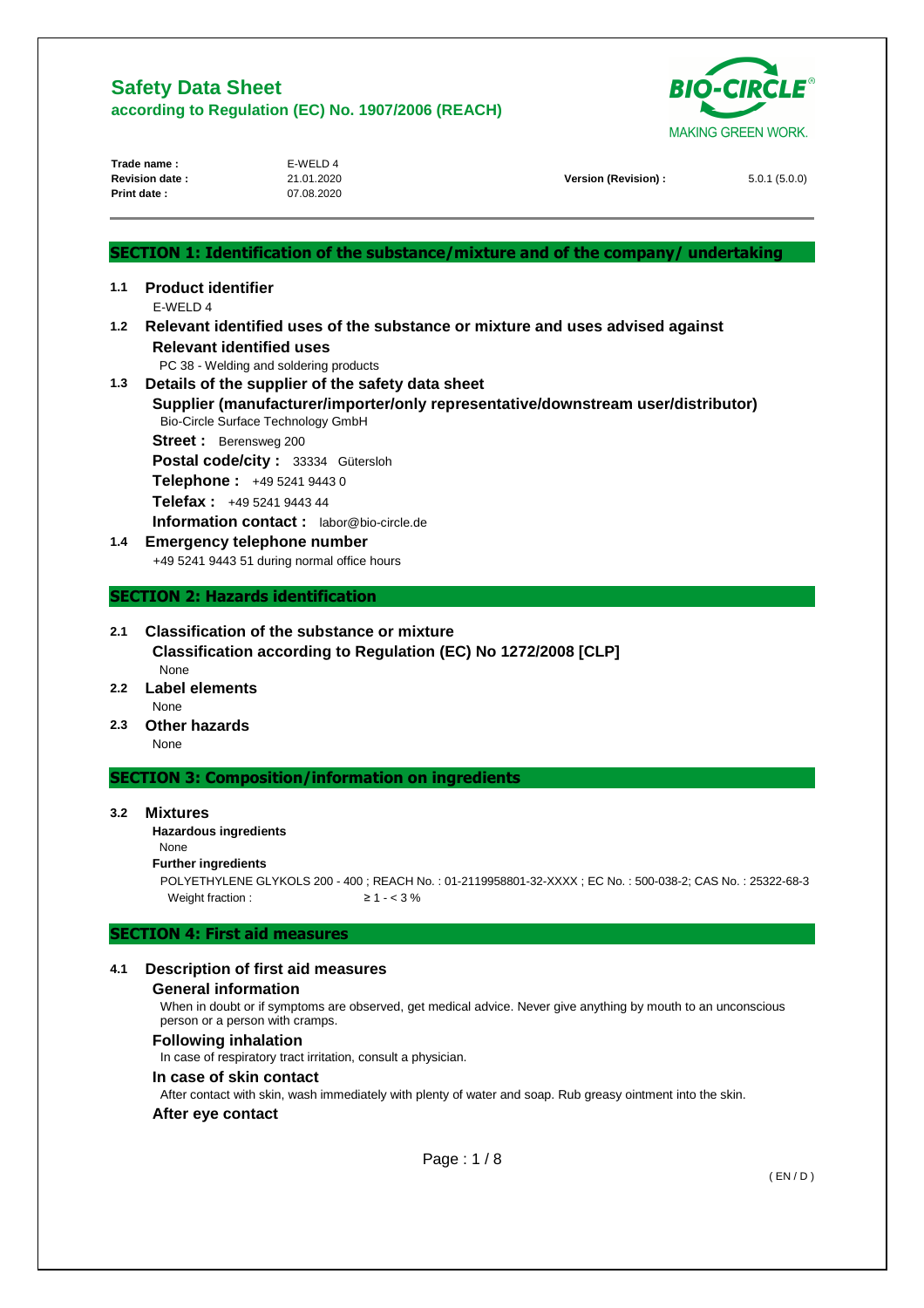

| Trade name:           | E-WELD 4   |                     |              |
|-----------------------|------------|---------------------|--------------|
| <b>Revision date:</b> | 21.01.2020 | Version (Revision): | 5.0.1(5.0.0) |
| <b>Print date:</b>    | 07.08.2020 |                     |              |

In case of contact with eyes flush immediately with plenty of flowing water for 10 to 15 minutes holding eyelids apart and consult an ophthalmologist. Protect uninjured eye.

### **After ingestion**

Rinse mouth thoroughly with water. Let 1 glass of water be drunken in little sips (dilution effect). Do NOT induce vomiting. Call a physician immediately.

- **4.2 Most important symptoms and effects, both acute and delayed**  No information available.
- **4.3 Indication of any immediate medical attention and special treatment needed**  None

### **SECTION 5: Firefighting measures**

### **5.1 Extinguishing media**

### **Suitable extinguishing media**

Water Foam Extinguishing powder Carbon dioxide (CO2) Sand Nitrogen Extinguishing blanket

### **Unsuitable extinguishing media**

Full water jet

**5.2 Special hazards arising from the substance or mixture Hazardous combustion products** 

In case of fire may be liberated: Carbon monoxide , Carbon dioxide (CO2)

# **5.3 Advice for firefighters**

In case of fire: Wear self-contained breathing apparatus.

### **5.4 Additional information**

The product itself does not burn. Co-ordinate fire-fighting measures to the fire surroundings. Move undamaged containers from immediate hazard area if it can be done safely.

### **SECTION 6: Accidental release measures**

**6.1 Personal precautions, protective equipment and emergency procedures**  Special danger of slipping by leaking/spilling product.

## **6.2 Environmental precautions**

Do not allow to enter into surface water or drains. Do not allow to enter into soil/subsoil.

**6.3 Methods and material for containment and cleaning up** 

Clear spills immediately. Wipe up with absorbent material (eg. cloth, fleece). Wash with plenty of water. Treat the recovered material as prescribed in the section on waste disposal.

**6.4 Reference to other sections**  Safe handling: see section 7 Personal protection equipment: see section 8 Disposal: see section 13

## **SECTION 7: Handling and storage**

- **7.1 Precautions for safe handling**  Keep container tightly closed.
- **7.2 Conditions for safe storage, including any incompatibilities**  Keep/Store only in original container. Protect against Frost **Hints on joint storage Storage class (TRGS 510) :** 12
- **7.3 Specific end use(s)**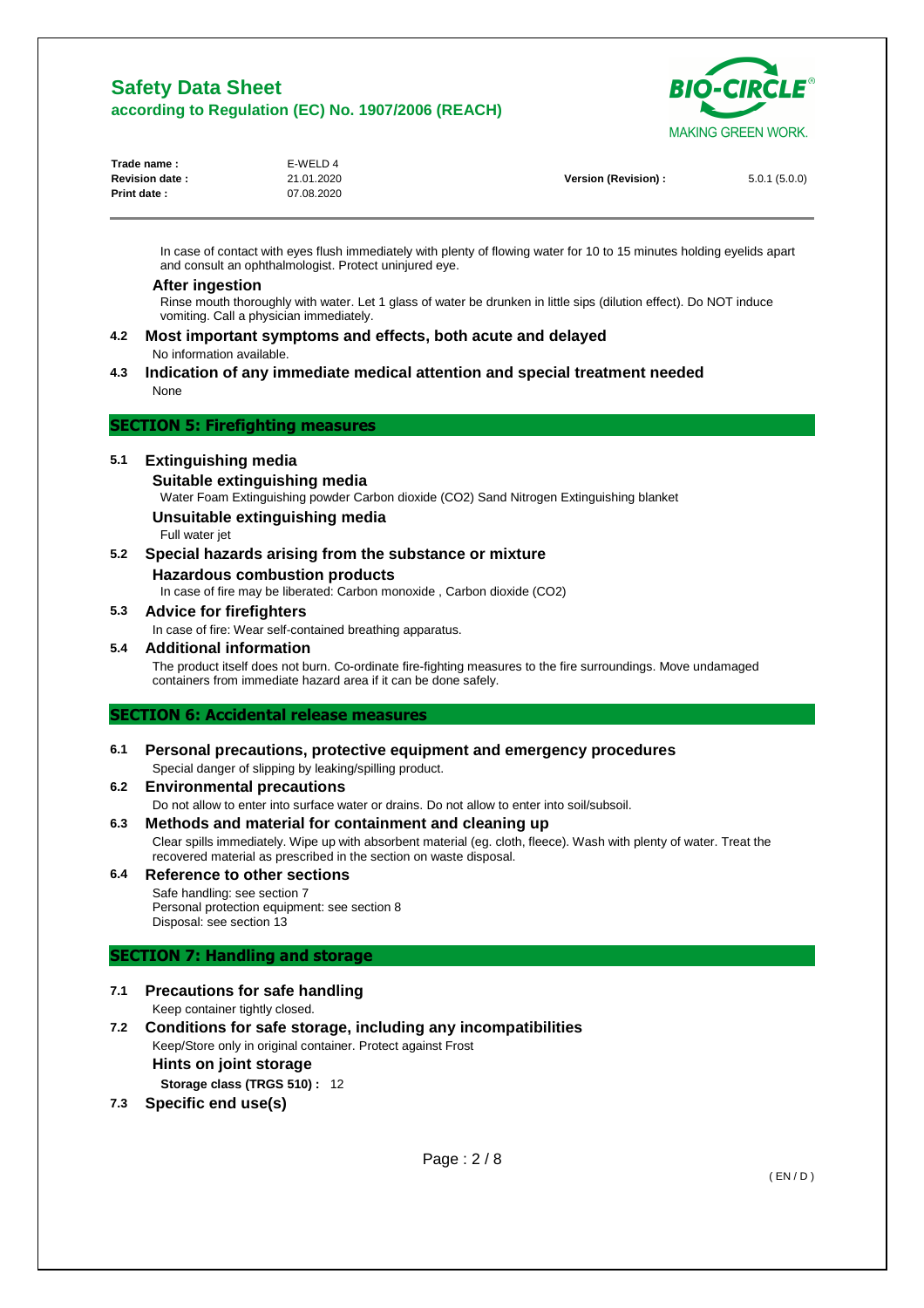

| Trade name:           | E-WELD 4   |                      |              |
|-----------------------|------------|----------------------|--------------|
| <b>Revision date:</b> | 21.01.2020 | Version (Revision) : | 5.0.1(5.0.0) |
| <b>Print date:</b>    | 07.08.2020 |                      |              |
|                       |            |                      |              |

Observe technical data sheet. Observe instructions for use.

## **SECTION 8: Exposure controls/personal protection**

### **8.1 Control parameters**

### **Occupational exposure limit values**

POLYETHYLENE GLYKOLS 200 - 400 ; CAS No. : 25322-68-3

| Limit value type (country of origin): TRGS 900 (D) |                        |
|----------------------------------------------------|------------------------|
| Parameter:                                         | E: inhalable fraction  |
| Limit value:                                       | 1000 mg/m <sup>3</sup> |
| Peak limitation:                                   | 8(II)                  |
| Remark:                                            | v                      |
| Version :                                          | 29.03.2019             |

## **8.2 Exposure controls**

# **Personal protection equipment**

# **Eye/face protection**



Wear suitable safety goggles in case of splash.

**Suitable eye protection** 

# EN 166.

 **Skin protection Hand protection** 



Wear protective gloves in case of longer lasting skin contact.

**Suitable gloves type** : EN 374.

**Suitable material** : NBR (Nitrile rubber)

**Breakthrough time (maximum wearing time)** : 480 min.

#### **Thickness of the glove material** : 0.4 mm

**Remark** : The quality of the protective gloves resistant to chemicals must be chosen as a function of the specific working place concentration and quantity of hazardous substances. For special purposes, it is recommended to check the resistance to chemicals of the protective gloves mentioned above together with the supplier of these gloves.

## **Respiratory protection**



Respiratory protection necessary at: exceeding exposure limit values

### **Suitable respiratory protection apparatus**

Combination filtering device (EN 14387) Type : A

# **Remark**

Observe the wear time limits according GefStoffV in combination with the rules for using respiratory protection apparatus (BGR 190).

#### **General information**

Do not put any product-impregnated cleaning rags into your trouser pockets. When using do not eat, drink, smoke, sniff. Avoid contact with skin, eyes and clothes. P362+P364 - Take off contaminated clothing and wash it before reuse. P264 - Wash hands thoroughly after handling.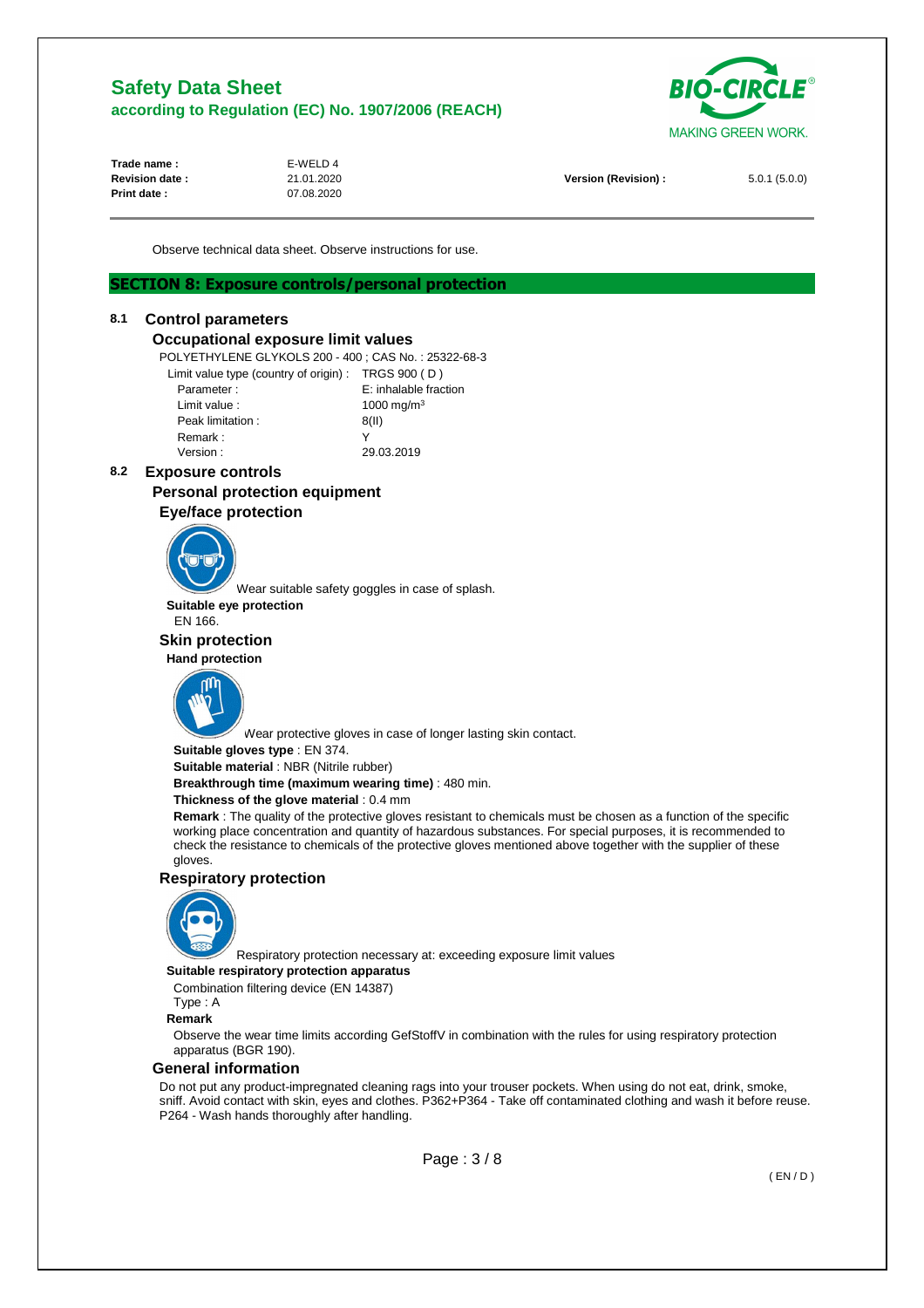

| Trade name :          | E-WELD 4   |                      |              |
|-----------------------|------------|----------------------|--------------|
| <b>Revision date:</b> | 21.01.2020 | Version (Revision) : | 5.0.1(5.0.0) |
| Print date:           | 07.08.2020 |                      |              |

### **8.3 Additional information**

No tests have been performed. Selection made for preparations according to the best available knowledge and information on ingredients. In the case of preparations the resistance of glove materials cannot be calculated in advance so it has to be tested before use.

**SECTION 9: Physical and chemical properties** 

## **9.1 Information on basic physical and chemical properties**

# **Appearance**

**Physical state :** Liquid

#### **Colour :** light green

 **Odour** 

Lemon.

# **Safety characteristics**

| Initial boiling point and boiling range $(1013 hPa)$ |          |         |              | ۰c                |
|------------------------------------------------------|----------|---------|--------------|-------------------|
|                                                      |          | approx. | 98           |                   |
| <b>Flash point:</b>                                  |          |         | not relevant |                   |
| Lower explosion limit :                              |          |         | not relevant |                   |
| <b>Upper explosion limit:</b>                        |          |         | not relevant |                   |
| Vapour pressure :                                    | (50 °C ) |         | not relevant |                   |
| <b>Density :</b>                                     | (20 °C)  | approx. |              | q/cm <sup>3</sup> |
| pH :                                                 |          | approx. | 8,6          |                   |
| Maximum VOC content (EC):                            |          |         | 0            | Wt $%$            |
| Maximum VOC content (Switzerland)                    |          |         |              |                   |
|                                                      |          |         | 0            | Wt $%$            |

### **9.2 Other information**

No further relevant information available.

### **SECTION 10: Stability and reactivity**

#### **10.1 Reactivity**

This material is considered to be non-reactive under normal use conditions.

#### **10.2 Chemical stability**

The product is stable under storage at normal ambient temperatures.

### **10.3 Possibility of hazardous reactions**  No known hazardous reactions.

**10.4 Conditions to avoid** 

# No information available.

## **10.5 Incompatible materials**  No information available.

# **10.6 Hazardous decomposition products**

No known hazardous decomposition products. Decomposition products in case of fire: see section 5.

# **SECTION 11: Toxicological information**

# **11.1 Information on toxicological effects**

### **Acute toxicity**

| <b>Acute oral toxicity</b> |  |
|----------------------------|--|
| Parameter ·                |  |

Parameter : <br>
ATEmix calculated Exposure route : Call Coral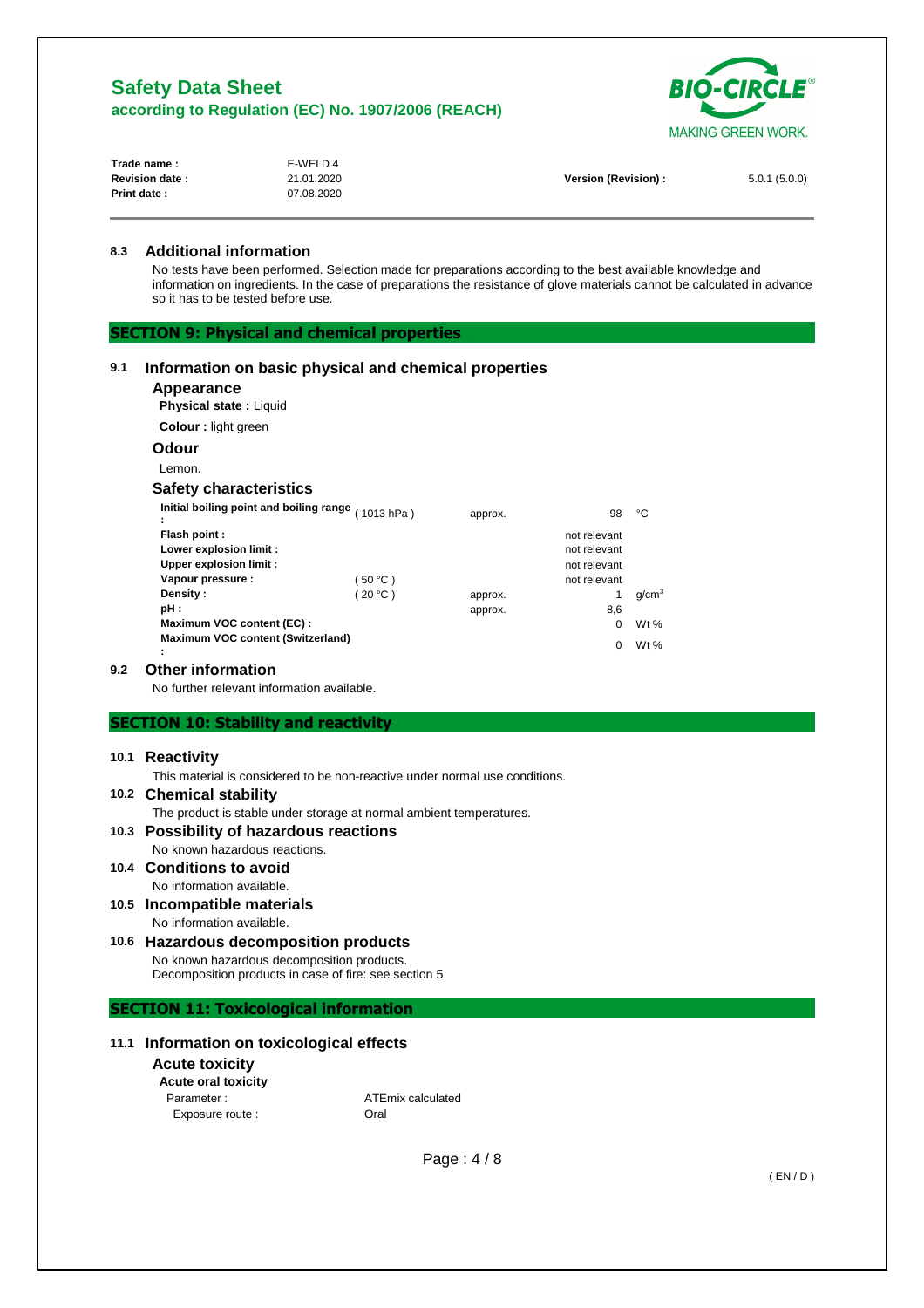

| Trade name:<br>Revision date:<br>Print date:                              | E-WELD 4<br>21.01.2020<br>07.08.2020                                                                                           |                                                                | Version (Revision) :                                                                                               | 5.0.1(5.0.0) |  |  |
|---------------------------------------------------------------------------|--------------------------------------------------------------------------------------------------------------------------------|----------------------------------------------------------------|--------------------------------------------------------------------------------------------------------------------|--------------|--|--|
| Effective dose:                                                           |                                                                                                                                | > 2000 mg/kg                                                   |                                                                                                                    |              |  |  |
| <b>Acute dermal toxicity</b>                                              |                                                                                                                                |                                                                |                                                                                                                    |              |  |  |
| Parameter:                                                                |                                                                                                                                | ATEmix calculated                                              |                                                                                                                    |              |  |  |
| Exposure route :                                                          |                                                                                                                                | Dermal                                                         |                                                                                                                    |              |  |  |
| Effective dose:<br><b>Acute inhalation toxicity</b>                       |                                                                                                                                | > 2000 mg/kg                                                   |                                                                                                                    |              |  |  |
| Parameter:                                                                |                                                                                                                                | ATEmix calculated                                              |                                                                                                                    |              |  |  |
| Exposure route :                                                          |                                                                                                                                | Inhalation                                                     |                                                                                                                    |              |  |  |
| Effective dose:                                                           |                                                                                                                                | $>$ 20 mg/l                                                    |                                                                                                                    |              |  |  |
| <b>Corrosion</b>                                                          |                                                                                                                                |                                                                |                                                                                                                    |              |  |  |
| <b>Skin corrosion/irritation</b>                                          |                                                                                                                                |                                                                |                                                                                                                    |              |  |  |
|                                                                           | No further relevant information available.                                                                                     |                                                                |                                                                                                                    |              |  |  |
|                                                                           | Serious eye damage/eye irritation                                                                                              |                                                                |                                                                                                                    |              |  |  |
|                                                                           | No further relevant information available.                                                                                     |                                                                |                                                                                                                    |              |  |  |
|                                                                           |                                                                                                                                |                                                                |                                                                                                                    |              |  |  |
|                                                                           | <b>Respiratory or skin sensitisation</b>                                                                                       |                                                                |                                                                                                                    |              |  |  |
|                                                                           | <b>Skin sensitisation</b><br>No further relevant information available.                                                        |                                                                |                                                                                                                    |              |  |  |
|                                                                           |                                                                                                                                |                                                                |                                                                                                                    |              |  |  |
|                                                                           | Sensitisation to the respiratory tract                                                                                         |                                                                |                                                                                                                    |              |  |  |
|                                                                           | No further relevant information available.<br><b>CMR</b> effects (carcinogenicity, mutagenicity and toxicity for reproduction) |                                                                |                                                                                                                    |              |  |  |
| Carcinogenicity<br>Germ cell mutagenicity<br><b>Reproductive toxicity</b> | No further relevant information available.<br>No further relevant information available.                                       |                                                                |                                                                                                                    |              |  |  |
|                                                                           | No further relevant information available.                                                                                     |                                                                |                                                                                                                    |              |  |  |
|                                                                           | <b>STOT-single exposure</b>                                                                                                    |                                                                |                                                                                                                    |              |  |  |
|                                                                           | No further relevant information available.                                                                                     |                                                                |                                                                                                                    |              |  |  |
|                                                                           | <b>STOT-repeated exposure</b>                                                                                                  |                                                                |                                                                                                                    |              |  |  |
|                                                                           | No further relevant information available.                                                                                     |                                                                |                                                                                                                    |              |  |  |
| <b>Aspiration hazard</b>                                                  |                                                                                                                                |                                                                |                                                                                                                    |              |  |  |
|                                                                           | No further relevant information available.                                                                                     |                                                                |                                                                                                                    |              |  |  |
| 11.2 Toxicokinetics, metabolism and distribution                          |                                                                                                                                |                                                                |                                                                                                                    |              |  |  |
|                                                                           |                                                                                                                                | There are no data available on the preparation/mixture itself. |                                                                                                                    |              |  |  |
| 11.3 Other adverse effects                                                |                                                                                                                                |                                                                |                                                                                                                    |              |  |  |
|                                                                           | symptoms such as redness, blistering, dermatitis, etc.                                                                         |                                                                | Has degreasing effect on the skin. Prolonged or repeated contact with skin or mucous membrane result in irritation |              |  |  |
| 11.4 Additional information                                               |                                                                                                                                |                                                                |                                                                                                                    |              |  |  |
|                                                                           |                                                                                                                                |                                                                | Preparation not tested. The statement is derived from the properties of the single components.                     |              |  |  |
| <b>SECTION 12: Ecological information</b>                                 |                                                                                                                                |                                                                |                                                                                                                    |              |  |  |
| 12.1 Toxicity                                                             |                                                                                                                                |                                                                |                                                                                                                    |              |  |  |
|                                                                           | biodegradability of activated sludge.                                                                                          |                                                                | Technically correct releases of minimal concentrations to adapted biological sewage plants, will not disturb the   |              |  |  |

# **12.2 Persistence and degradability**

## **Biodegradation**

According to the recipe, contains no AOX. The surfactant contained in this mixture complies with the biodegradability criteria as laid down in Regulation (EC) No. 648/2004 on detergents.

# **12.3 Bioaccumulative potential**

No indication of bioaccumulation potential.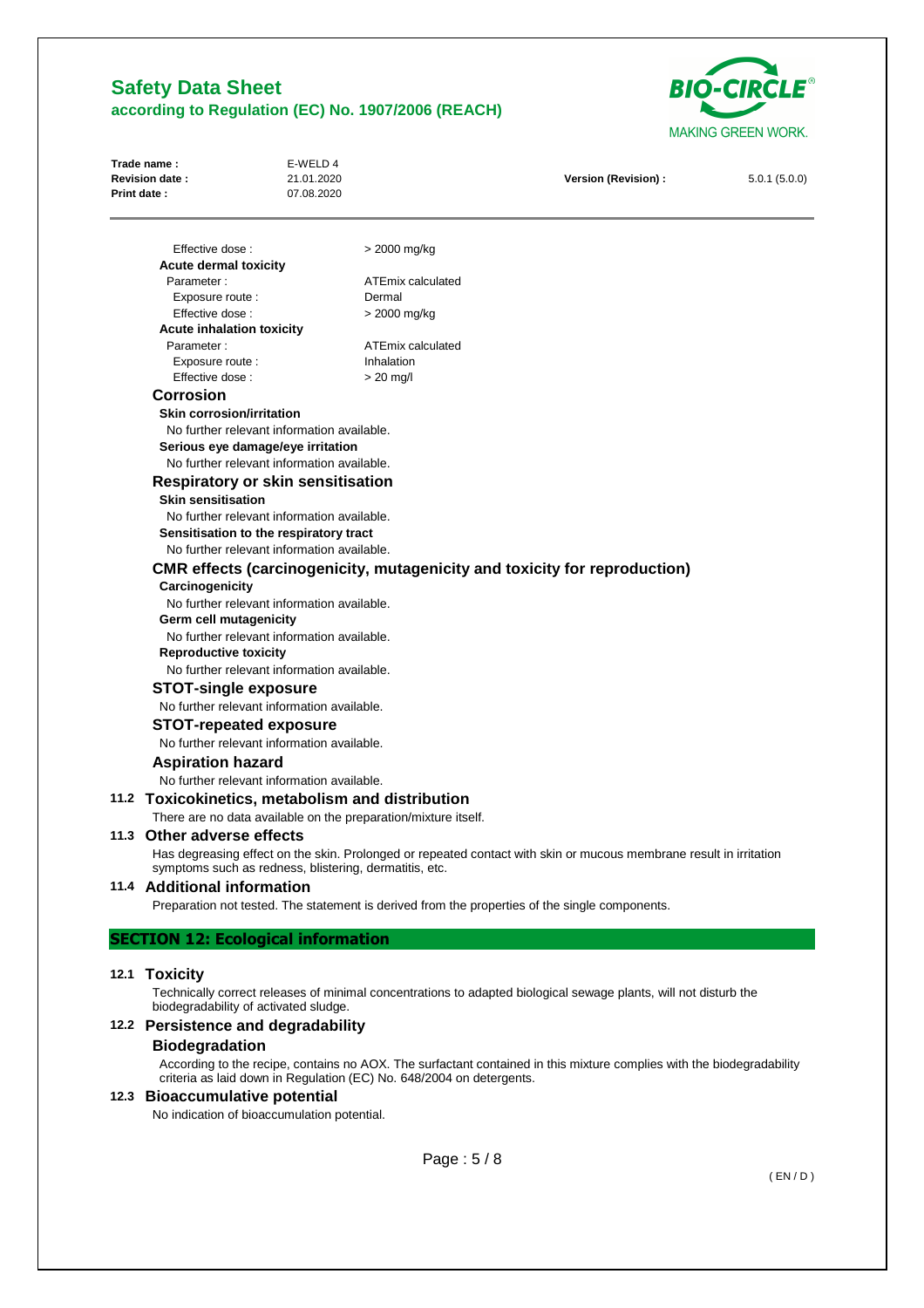

| Trade name:           | E-WELD 4   |                      |              |
|-----------------------|------------|----------------------|--------------|
| <b>Revision date:</b> | 21.01.2020 | Version (Revision) : | 5.0.1(5.0.0) |
| Print date:           | 07.08.2020 |                      |              |
|                       |            |                      |              |

## **12.4 Mobility in soil**  No information available.

# **12.5 Results of PBT and vPvB assessment**

This substance does not meet the PBT/vPvB criteria of REACH, Annex XIII.

**12.6 Other adverse effects** 

- No information available.
- **12.7 Additional ecotoxicological information**  None

# **SECTION 13: Disposal considerations**

The allocation of waste identity numbers/waste descriptions must be carried out according to the EEC, specific to the industry and process. List of proposed waste codes/waste designations in accordance with EWC

## **13.1 Waste treatment methods**

### **Product/Packaging disposal**

### **Waste codes/waste designations according to EWC/AVV**

**Waste code product** 

12 01 09\* - waste machining emulsions free of halogens

**Waste code packaging** 

15 01 02 - plastic packaging.

### **Waste treatment options**

### **Appropriate disposal / Package**

Contaminated packages must be completely emptied and can be re-used following proper cleaning. Handle contaminated packages in the same way as the substance itself.

## **13.2 Additional information**

These codes are assigned based upon the most common uses for this material and may not reflect contaminants resulting from actual use.

## **SECTION 14: Transport information**

### **14.1 UN number**

No dangerous good in sense of these transport regulations.

# **14.2 UN proper shipping name**

No dangerous good in sense of these transport regulations.

- **14.3 Transport hazard class(es)**  No dangerous good in sense of these transport regulations.
- **14.4 Packing group**  No dangerous good in sense of these transport regulations.
- **14.5 Environmental hazards**  No dangerous good in sense of these transport regulations.

# **14.6 Special precautions for user**

None

**14.7 Transport in bulk according to Annex II of Marpol and the IBC Code**  No transport as bulk according to IBC Code.

# **SECTION 15: Regulatory information**

**15.1 Safety, health and environmental regulations/legislation specific for the substance or mixture** 

**EU legislation**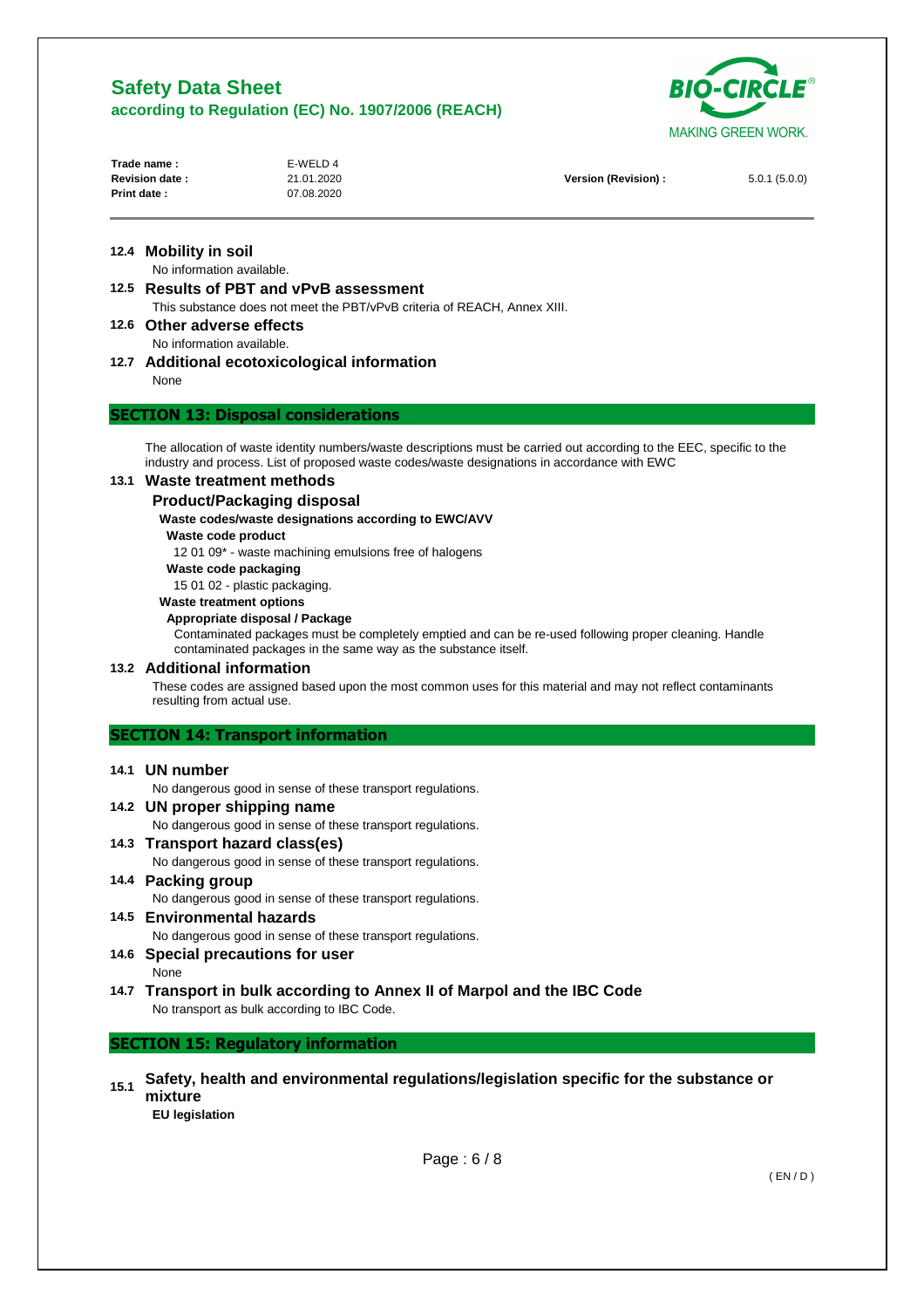**Authorisations and/or restrictions on use** 

**Restrictions on use** 



| Trade name :          | E-WELD 4   |                      |              |
|-----------------------|------------|----------------------|--------------|
| <b>Revision date:</b> | 21.01.2020 | Version (Revision) : | 5.0.1(5.0.0) |
| <b>Print date:</b>    | 07.08.2020 |                      |              |
|                       |            |                      |              |

Page : 7 / 8 Use restriction according to REACH annex XVII, no. : 3 **Restrictions of occupation**  Observe employment restrictions under the Maternity Protection Directive (92/85/EEC) for expectant or nursing mothers. **National regulations**  AT: Labelling according to Austrian regulations (Chemikaliengesetz/ChemV). CH: Chemikalienverordnung (ChemV) and Chemikalien-Risikoreduktions-Verordnung (Chem RRV) are complied. **Technische Anleitung Luft (TA-Luft)**  Weight fraction (Number 5.2.5. I) : < 5 % **Water hazard class (WGK)**  Classification according to AwSV - Class : 1 (Slightly hazardous to water) **15.2 Chemical safety assessment**  For this substance a chemical safety assessment has not been carried out. **SECTION 16: Other information 16.1 Indication of changes**  03. Hazardous ingredients · 03. Further ingredients **16.2 Abbreviations and acronyms**  ADR: Accord européen sur le transport des marchandises dangereuses par Route (Europäisches Übereinkommen über die Beförderung gefährlicher Güter auf der Straße) AOX: adsorbierbare organisch gebundene Halogene AwSV: Verordnung über Anlagen zum Umgang mit wassergefährdenden Stoffen CAS: Chemical Abstracts Service (Unterabteilung der American Chemical Society) CLP: Verordnung (EG) Nr. 1272/2008 über die Einstufung, Kennzeichnung und Verpackung von Stoffen und Gemischen (Classification Labelling and Packaging) EAK / AVV: europäischer Abfallartenkatalog / Abfallverzeichnis-Verordnung ECHA: Europäische Chemikalienagentur (European Chemicals Agency) EINECS: : Altstoffverzeichnis (European Inventory of Existing Commercial Chemical Substances) GHS: Global harmonisiertes System zur Einstufung und Kennzeichnung von Chemikalien (Globally Harmonized System of Classifiaction and Labelling of Chemicals) IATA: Internationale Luftverkehrs-Vereinigung (International Air Transport Association) ICAO: Internationale Zivilluftfahrtorganisation (International Civil Aviation Organization) IMDG: Gefahrgutkennzeichnung für gefährliche Güter im Seeschiffverkehr (International Maritime Code for Dangerous Goods) RID: Regelung zur internationalen Beförderung gefährlicher Güter im Schienenverkehr (Règlement concernant le transport international ferroviaire de marchandises dangereuses) TRGS: Technische Regel für den Umgang mit Gefahrstoffen VbF: Verordnung über brennbare Flüssigkeiten VOC: flüchtige organische Verbindung (volatile organic compound) VwVwS: Verwaltungsvorschrift wassergefährdender Stoffe WGK: Wassergefährdungsklasse **16.3 Key literature references and sources for data**  DGUV: GESTIS-Stoffdatenbank ECHA: Classification And Labelling Inventory ECHA: Pre-registered Substances ECHA: Registered Substances EC\_Safety Data Sheet of Suppliers ESIS: European Chemical Substances Information System GDL: Gefahrstoffdatenbank der Länder UBA Rigoletto: Wassergefährdende Stoffe Regulation (EC) No. 1907/2006 of the European Parliament and of the Council Regulation (EC) No. 1272/2008 of the European Parliament and of the Council **16.4 Classification for mixtures and used evaluation method according to regulation (EC) No**